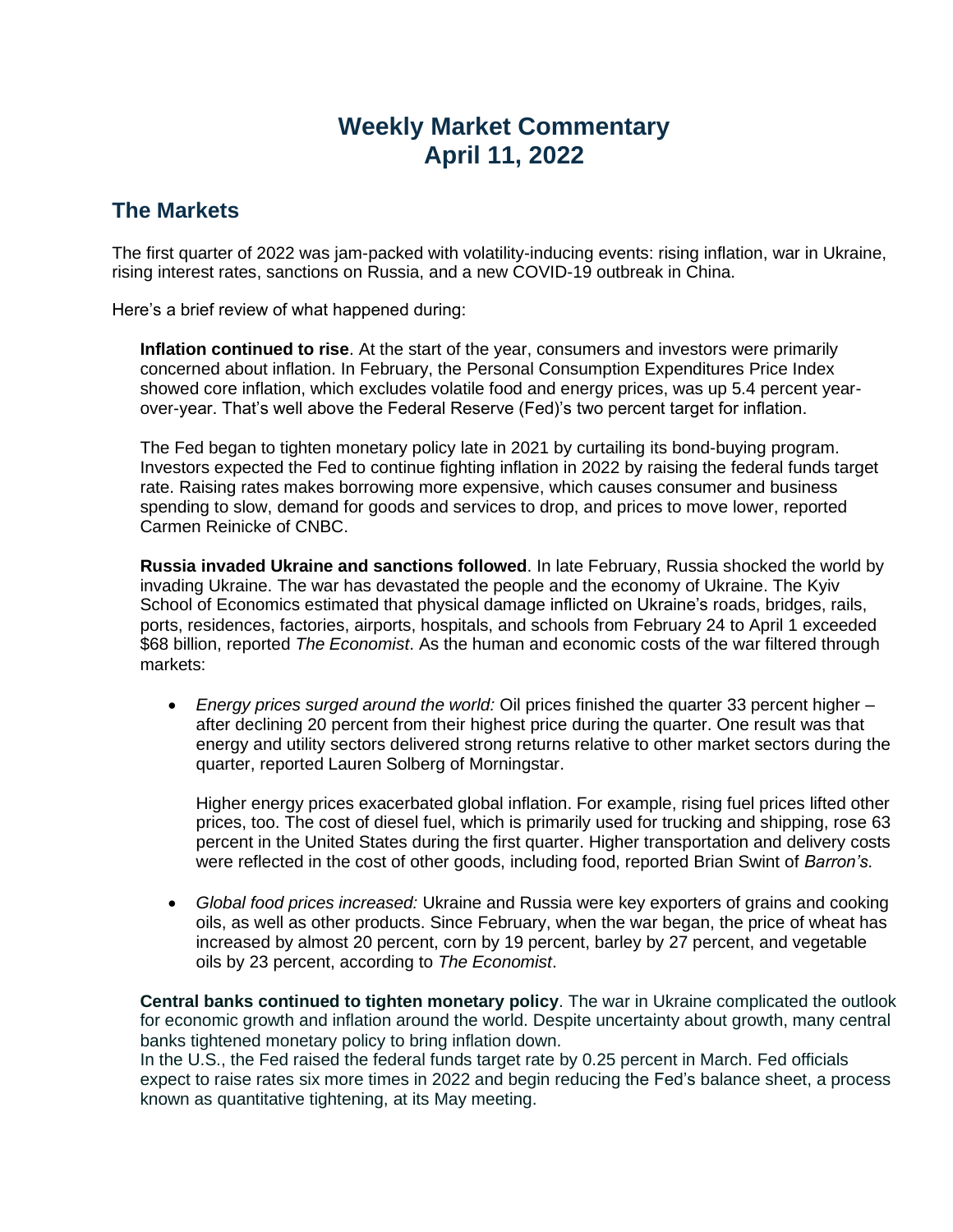Yields on U.S. Treasury notes and bonds shifted higher during the quarter and into April. The yield on the 2-year Treasury note rose from 0.78 percent at the start of the year to 2.53 percent at the end of last week, while the benchmark 10-year Treasury yield rose from 1.63 percent to 2.72 percent. When bond yields rise, bond prices fall. In the first quarter, Morningstar indices for U.S. Treasuries, corporate, high-yield, and mortgage bonds all moved lower.

**A new COVID-19 outbreak in China led to a lockdown in Shanghai**. On March 28, Shanghai, China, a city of 25 million people, was locked down amid a new COVID-19 outbreak. A source cited by Reshma Kapadia of *Barron's* stated:

"…concern is growing about the scars it may leave on Chinese consumers—a crucial growth engine for the struggling economy but also for a host of global companies…Consumers will be more cautious this time around. Their pandemic savings are depleting, wealth has been destroyed in equities and property and wage growth has already turned down.'"

The Shanghai Composite Index dropped by almost 10 percent during the quarter, reported *Reuters.*

Overall, stock markets declined during the first quarter of 2022. The MSCI All Country World Index (ACWI) measures the performance of mid-sized and large company stocks in 23 developed markets and 24 emerging markets. It reflects the performance of about 85 percent of the investable stocks across the world and finished the first quarter of 2022 -5.36 percent.

The were some regions that delivered positive returns during the period. For example, markets in some commodity-exporting countries in Latin America, Africa, and the Middle East benefitted from the supply disruptions that followed Russia's invasion of Ukraine.

We anticipate that markets will remain volatile in the coming weeks and, possibly, months. We will continue to monitor events around the world and the ways in which they may affect markets and asset prices and we hope peace talks will conclude the war in Ukraine.

| Data as of 4/8/22                  | 1-Week  | Y-T-D   | 1-Year | 3-Year | 5-Year | 10-Year |
|------------------------------------|---------|---------|--------|--------|--------|---------|
| Standard & Poor's 500 Index        | $-1.3%$ | $-5.8%$ | 9.6%   | 15.7%  | 13.8%  | 12.5%   |
| Dow Jones Global ex-U.S. Index     | $-1.5$  | $-8.0$  | $-7.8$ | 4.0    | 4.1    | 3.4     |
| 10-year Treasury Note (yield only) | 2.7     | N/A     | 1.6    | 2.5    | 2.4    | 2.0     |
| Gold (per ounce)                   | 0.6     | 6.7     | 10.6   | 14.3   | 9.2    | 1.7     |
| <b>Bloomberg Commodity Index</b>   | 2.0     | 27.5    | 49.7   | 15.2   | 8.0    | $-1.1$  |

S&P 500, Dow Jones Global ex-US, Gold, Bloomberg Commodity Index returns exclude reinvested dividends (gold does not pay a dividend) and the three-, five-, and 10-year returns are annualized; and the 10-year Treasury Note is simply the yield at the close of the day on each of the historical time periods.

Sources: Yahoo! Finance; MarketWatch; djindexes.com; U.S. Treasury; London Bullion Market Association.

Past performance is no guarantee of future results. Indices are unmanaged and cannot be invested into directly. N/A means not applicable.

**A CURE FOR ICE CREAM HEADACHES.** When the weather gets warmer, many people consume ice cream, slushies, and popsicles to cool down. Occasionally, that leads to brain freeze, reported Joseph Nordqvist in *Medical News Today*.

Brain freeze is the sharp, painful headache that occurs after you've eaten cold foods or drinks too quickly. When something extremely cold touches the roof of the mouth, the capillaries in the sinuses cool and blood vessels narrow. While many people press a palm to their foreheads when they experience brain freeze, that's not a particularly effective cure. Better options may be to: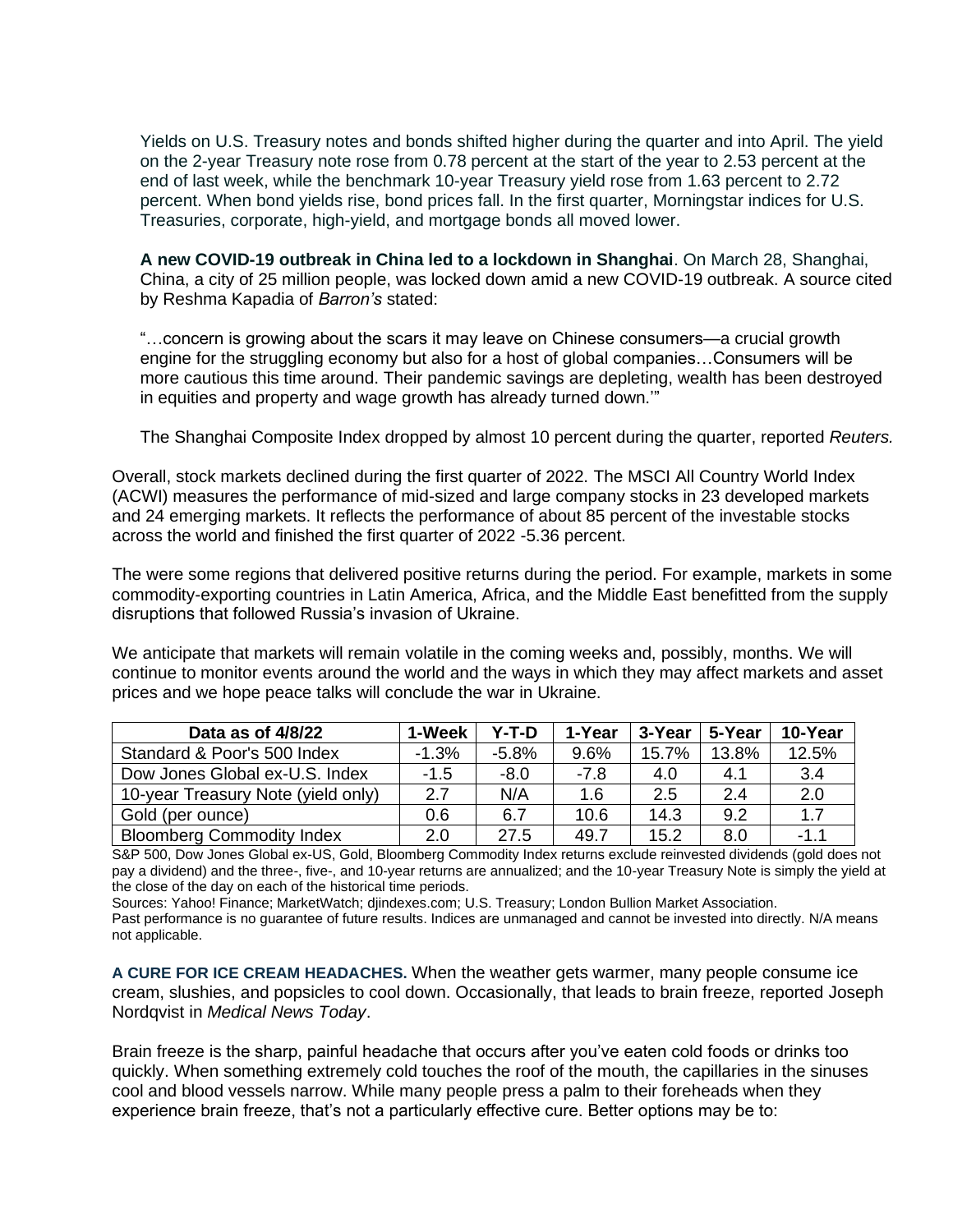- Drink warm water,
- Press your tongue to the roof of your mouth to warm the area, or
- Cover your mouth and nose with your hands and breathe so warm air flows over your palate.

Here's something else to keep in mind: eating hot foods on hot days may cool the body effectively, so long as the foods make you sweat. Sweating helps lower body temperature.

### **Weekly Focus – Think About It**

"Strange as it may seem, I still hope for the best, even though the best, like an interesting piece of mail, so rarely arrives, and even when it does it can be lost so easily."

*—Lemony Snicket (Daniel Handler), author*

Best regards,

### *Bobby*

Robert J. Cummings, CFP®, AIF®, CFBS, CLTC President Cummings Wealth Management Group [www.cummingswealth.com](http://www.cummingswealth.com/) 843-884-9898

P.S. Please feel free to forward this commentary to family, friends or colleagues. If you would like us to add them to the list, please reply to this email with their email address and we will ask for their permission to be added.

\* Securities and advisory services offered through Commonwealth Financial Network, Member FINRA/SIPC, a registered investment advisor.

\* These views are those of Carson Coaching, not the presenting Representative, the Representative's Broker/Dealer, or Registered Investment Advisor, and should not be construed as investment advice.

\* This newsletter was prepared by Carson Coaching. Carson Coaching is not affiliated with the named firm or broker/dealer. \* Government bonds and Treasury Bills are guaranteed by the U.S. government as to the timely payment of principal and interest and, if held to maturity, offer a fixed rate of return and fixed principal value. However, the value of fund shares is not guaranteed and will fluctuate.

\* Corporate bonds are considered higher risk than government bonds but normally offer a higher yield and are subject to market, interest rate and credit risk as well as additional risks based on the quality of issuer coupon rate, price, yield, maturity, and redemption features.

\* The Standard & Poor's 500 (S&P 500) is an unmanaged group of securities considered to be representative of the stock market in general. You cannot invest directly in this index.

\* All indexes referenced are unmanaged. The volatility of indexes could be materially different from that of a client's portfolio. Unmanaged index returns do not reflect fees, expenses, or sales charges. Index performance is not indicative of the performance of any investment. You cannot invest directly in an index.

\* The Dow Jones Global ex-U.S. Index covers approximately 95% of the market capitalization of the 45 developed and emerging countries included in the Index.

\* The 10-year Treasury Note represents debt owed by the United States Treasury to the public. Since the U.S. Government is seen as a risk-free borrower, investors use the 10-year Treasury Note as a benchmark for the long-term bond market. \* Gold represents the 3:00 p.m. (London time) gold price as reported by the London Bullion Market Association and is expressed in U.S. Dollars per fine troy ounce. The source for gold data is Federal Reserve Bank of St. Louis (FRED), https://fred.stlouisfed.org/series/GOLDPMGBD228NLBM.

\* The Bloomberg Commodity Index is designed to be a highly liquid and diversified benchmark for the commodity futures market. The Index is composed of futures contracts on 19 physical commodities and was launched on July 14, 1998. \* The DJ Equity All REIT Total Return Index measures the total return performance of the equity subcategory of the Real Estate Investment Trust (REIT) industry as calculated by Dow Jones.

\* The Dow Jones Industrial Average (DJIA), commonly known as "The Dow," is an index representing 30 stock of companies maintained and reviewed by the editors of The Wall Street Journal.